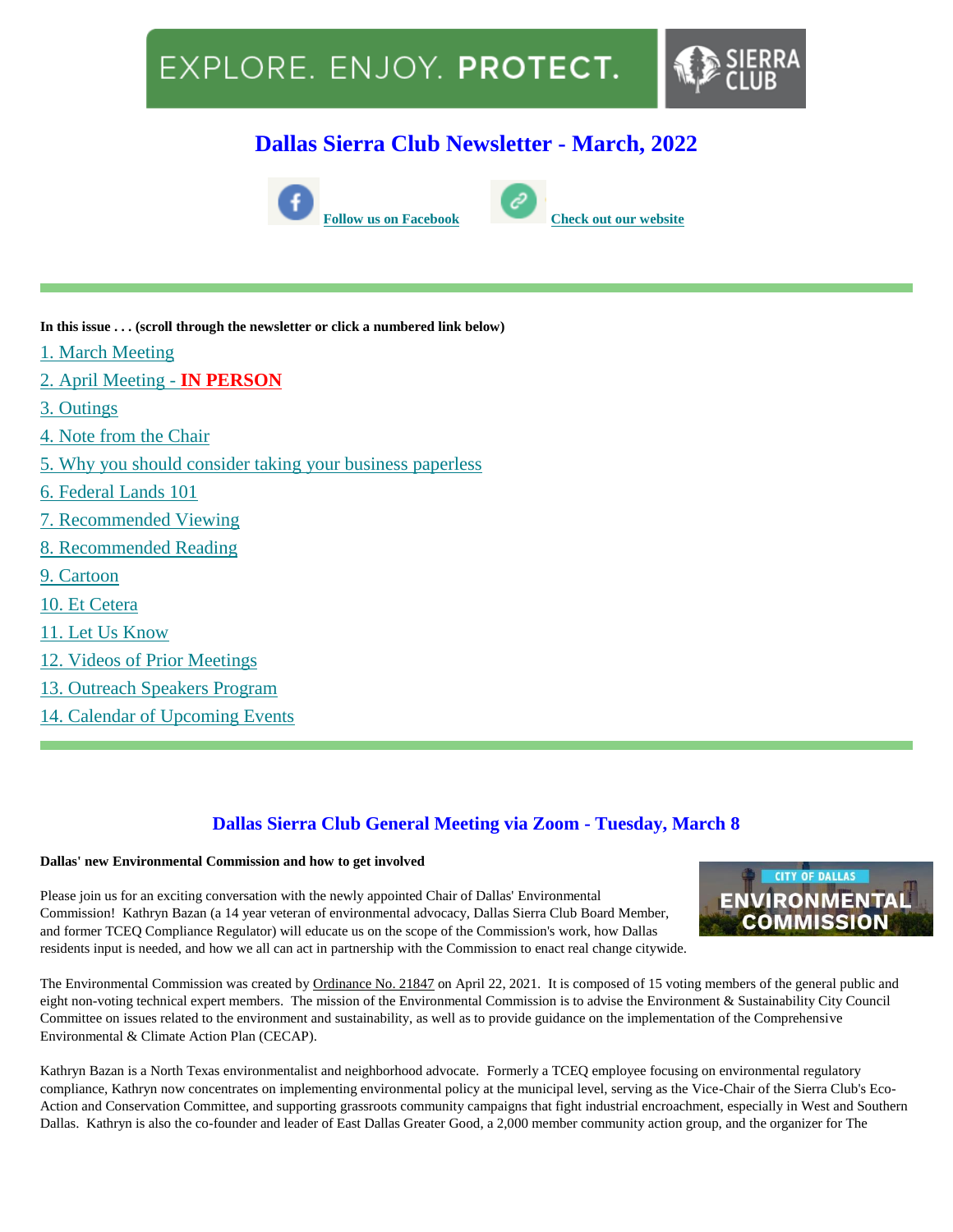Friends of the Old Fish Hatchery at White Rock Lake. She is a certified Texas Master Naturalist, serves as chairwoman of the newly formed Dallas Environmental Commission, and is a member of the Dallas Sierra Club Executive Board.

From 6:45 to 7:00 p.m. you can log in to the meeting, chat, and ask questions. The meeting will begin at 7:00 with announcements, followed by our speaker's presentation.

How to join the meeting via Zoom: Join Zoom Meeting <https://zoom.us/j/99535860396>

One tap mobile: +13462487799,,99535860396#

Dial in: +1 346 248 7799 Meeting ID: 995 3586 0396

#### **Dallas Sierra Club General Meeting IN PERSON - Tuesday, April 12**

#### **Big Bend National Park - Lone Star Spectacular**

Join all of your Dallas Sierra Club friends for our first meeting back in person at Brookhaven College and a general program full of beautiful photos and adventure! We have put together a 'best of' from the Dallas Sierra Club outings to Big Bend National Park, including backcountry tales of physical effort and soul soothing solitude. Don't miss this chance to visit one of the world's great wilderness parks where the term 'socially distanced' means miles apart, not feet.



FREE. 7:00 pm, Tuesday, April 12, Dallas Sierra Club at Brookhaven College [Click here](http://www.dallassierraclub.org/page.htm?generalmeeting) for a map of the meeting's location Everybody is welcome. You don't have to be a Sierra Club member. Just show up. We would love to meet you.

The meeting starts at 7:00 pm in building H, the Geotechnology Institute building. From 6:30 to 7:00 you can wander among various issue booths to pick up information and talk with Sierra Club members. Contact Victoria Howard, 214 855 1580 [Victoria@DallasSierraClub.org](mailto:Victoria@DallasSierraClub.org)

The Dallas Sierra Club is a non-profit conservation organization whose motto is Explore, Enjoy, and Protect the Planet. We are part of America's largest and most influential grassroots environmental organization, which was founded over 100 years ago by John Muir.

## **Outings**

by Mark Stein

**Big Bend 2022 Trip**

Here's a sample of what we saw and did. Photos are courtesy of trippers Eduardo Gonzalez and Elaine Fogarty.



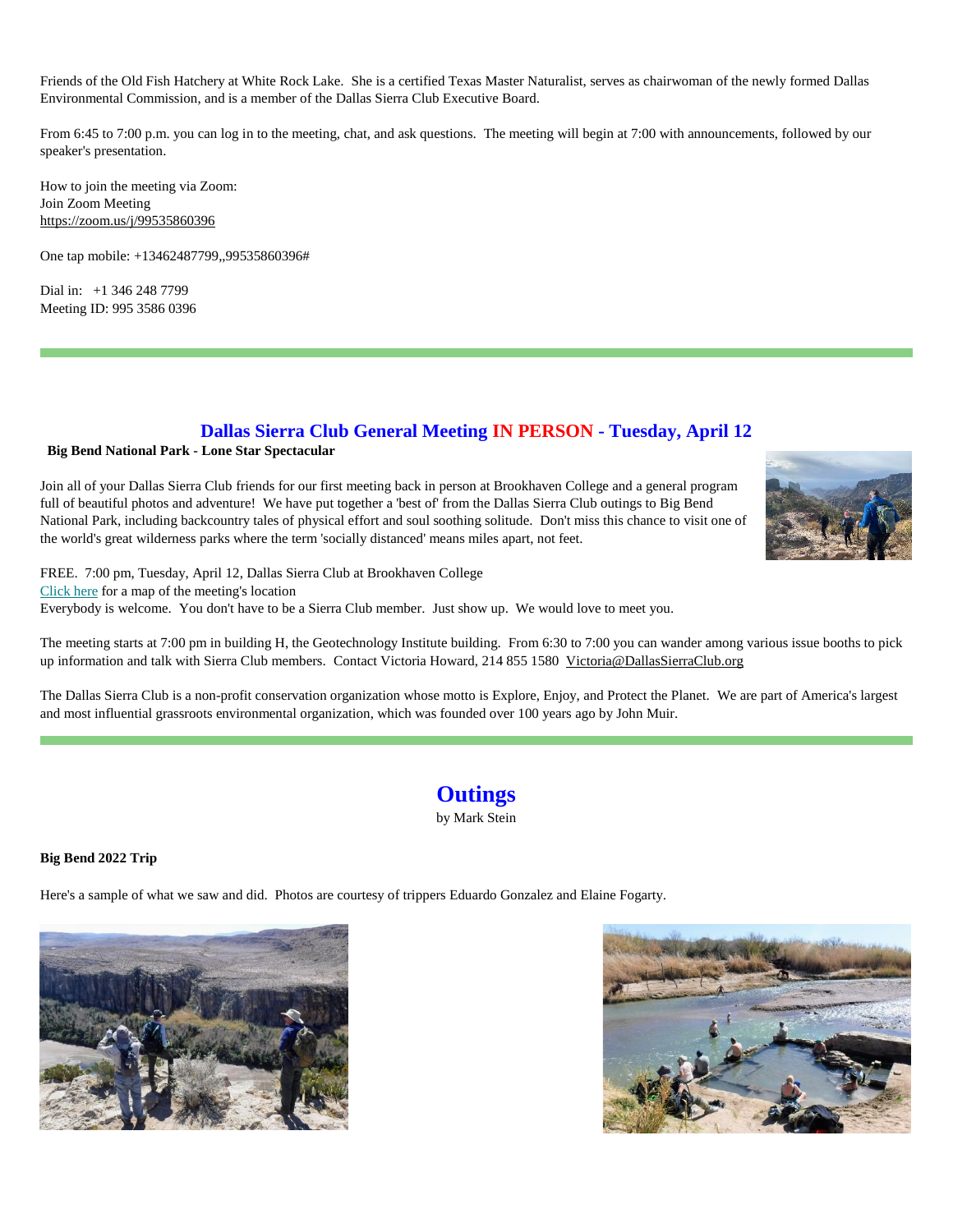



Photos clockwise from upper left: Rio Grande Overlook from Hot Springs trail; Rio Grande Hot Spring from U.S. side; Roadrunner; Rio Grande at upper mouth of Boquillas Canyon

After a hiatus in 2021, Dallas Sierra Club hikers revisited Big Bend National Park and Big Bend State Natural Area from February 9 to 13. Twenty-three backpackers and hikers pursued three discrete itineraries. All groups camped a first night at Chisos Basin group campsites, then dispersed to camps in the high Chisos Mountains and at Rio Grande Village. Daytime weather was ideal for hiking and soaking in Rio Grande Hot Springs, although Saturday night in the Chisos Mountains reached a low of nineteen degrees, reason to dig every piece of clothing out of backpacks to stay warm! Chisos Mountains hikers observed 2021 fire damage on the South Rim loop, but the fire improved views of iconic Boot Rock. One of three groups hiked a Marufo Vega Trail route, a first for a DSC trip in several years, covering 14.6 miles with 2,200 feet of climb and 2,200 of descent in a long day.

### **Note from the Chair**

by Dan Moultonn

#### **SIERRANS - SOME GOOD NEWS!**

We will start having our monthly general meetings **in-person** again starting with the April 12 meeting. Just like the old days, we will meet on the Brookhaven College campus in Building H, Room 126 (Spindletop). [Click here](http://dallassierraclub.org/page.htm?generalmeeting) for a map of the meeting location on the Brookhaven campus.

As before, social hour will start at 6:30 with the meeting starting at 7:00. There are, however, a few differences:

- We will not offer snacks and drinks.

- We encourage, but cannot require, that you be vaccinated, wear a mask, and maintain social distancing.

The program will be Wendel Withrow talking about Big Bend National Park.

Here's your chance to see fellow Sierrans you may not have seen for two years!

### **Why You Should Consider Taking Your Business Paperless**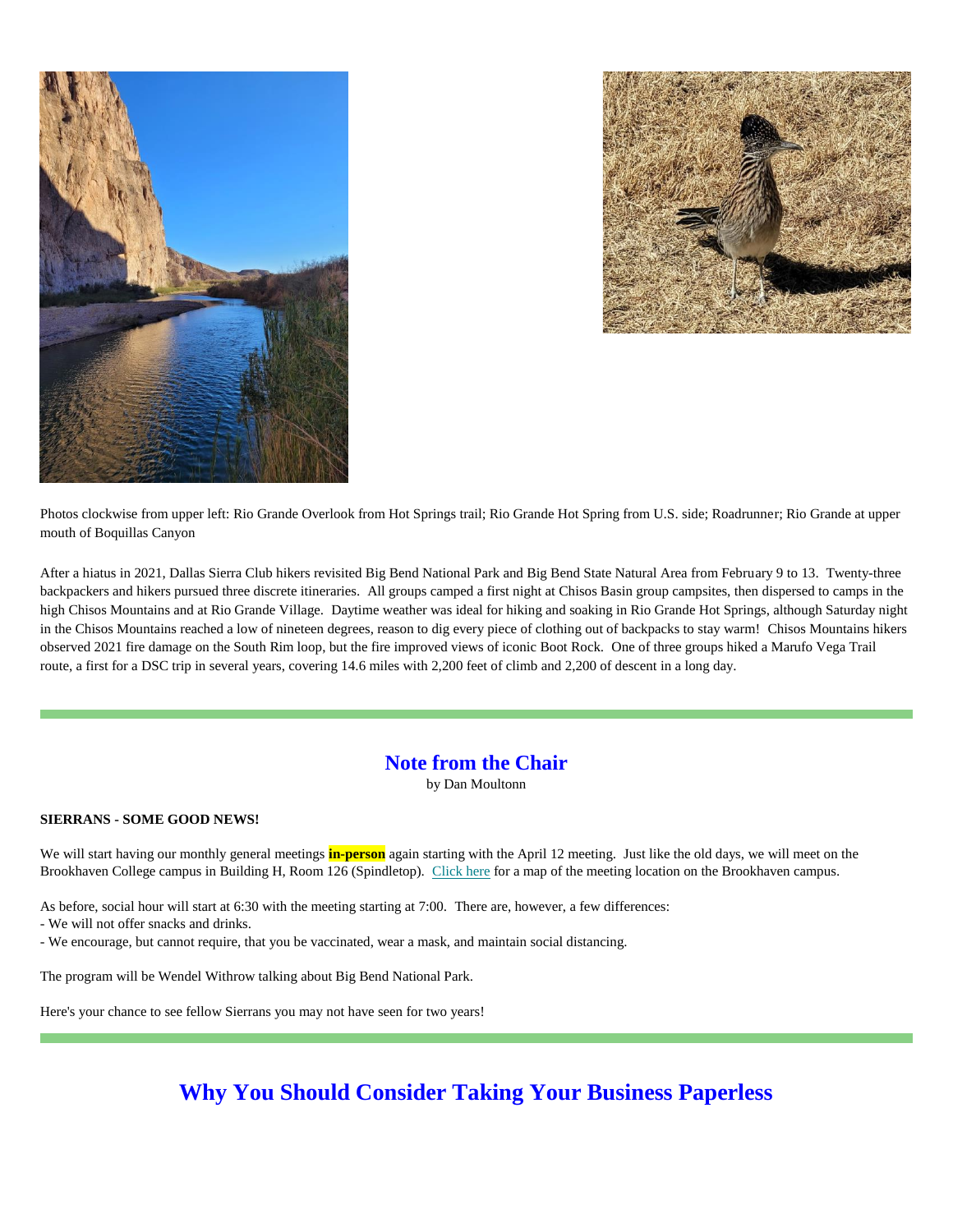#### By Tina Martin [\(www.ideaspired.com\)](https://www.ideaspired.com/)



Photo Credit: Pexels.com

People are becoming increasingly eco-conscious, recognizing the negative consequences of actions like deforestation. As a business owner, you don't want to blindly continue to think your efforts won't make a difference. Because they can. In fact, it's important to do your part, and one of the easiest ways to start is by going paperless. This isn't just a means of saving the environment. It also has benefits for your company.

The Dallas Sierra Club provides the resources you need to make going green easy. Discover the perks of going paper-free and how to do it below.

Going paperless is a small step your business can take to help the environment. It also has advantages for your company, like saving money and time. Eliminating paper doesn't have to be complicated.

This article is too large for our newsletter. [Click here](http://www.dallassierraclub.org/page.htm?paperless) for the entire article which provides guidelines for going paperless, such as:

- \* Recognize the advantages of going paperless
- \* Take tangible steps toward a paper-free business
- \* Revamp your company mentality to embrace paperless

### **Federal Lands 101**

by Bill Greer **An explanation of the five agencies that manage federal land**



When I take new hikers to Caney Creek Wilderness in Arkansas, I often find that some people think they are visiting a National Park. They're not; Caney is managed (to the extent that it's managed by anyone) by the United States Forest Service. This has made me think that a brief explanation is in order of who manages your Federal land.

Your Federal Government owns "roughly 640 million acres of land in the United States" according to the Congressional Research Service. In Nevada about 80% of all land is Federally owned. In Connecticut it's 0.3%. In Texas it's 1.8%. I'll try to give you a brief overview of who manages this land. Exact figures vary; I'll mostly use Congressional Research Service numbers.

Entire libraries have been written on the subject of Federal land management. Needless to say this short article will ruthlessly summarize!

Most Federal Land is managed by 5 agencies. In order of holdings size they are: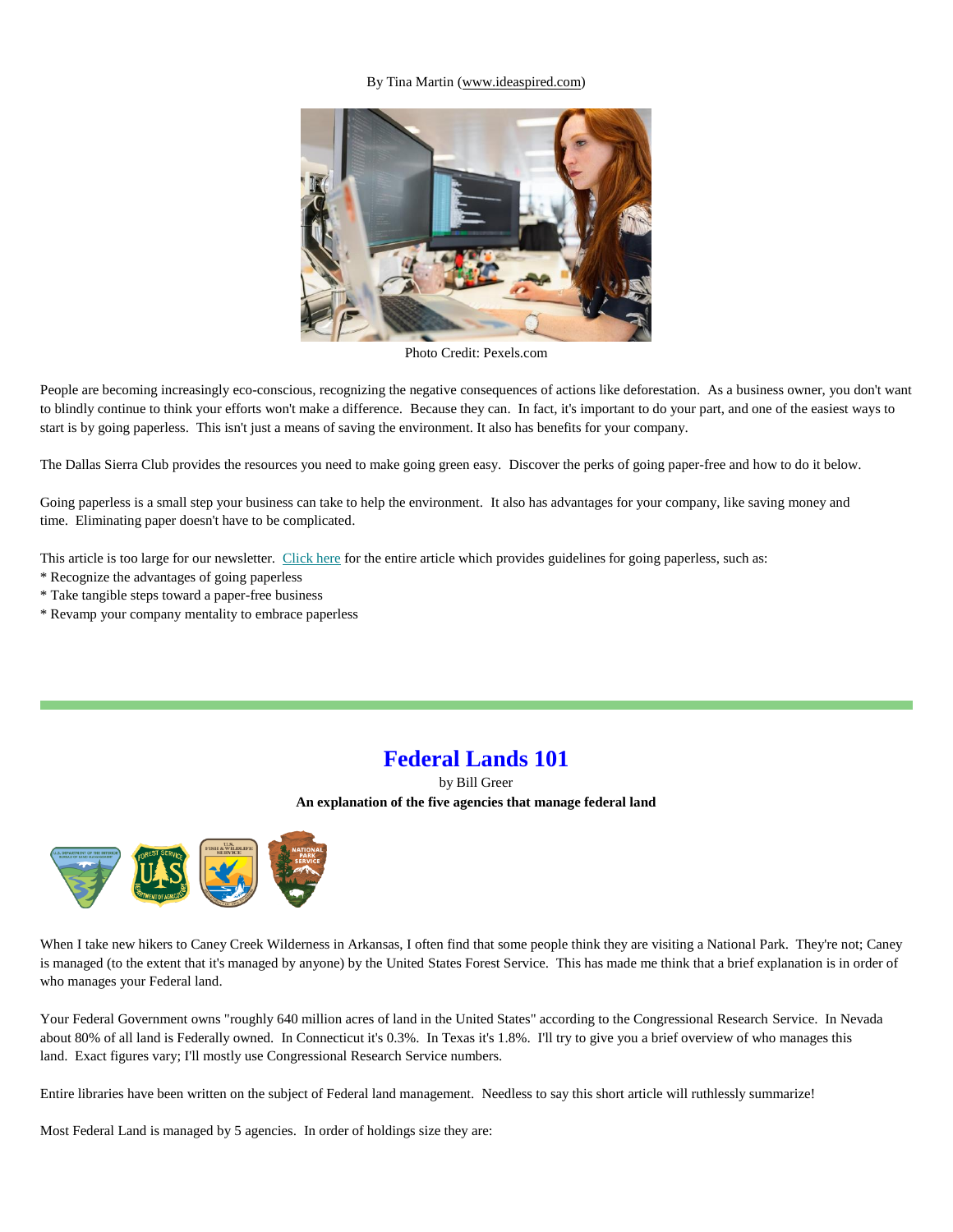Bureau of Land Management (BLM) 250 million acres \$1.2 billion budget Forest Service 193 million acres \$5.5 billion budget Fish and Wildlife Service 89 million acres \$470 million (Refuge System) National Park Service 80 million acres \$3 billion budget Department of Defense 26 million acres

This article is too large for our newsletter. [Click here](http://www.dallassierraclub.org/page.htm?federal) for the entire article which gives a synopsis of each agency as well as the future of public lands.

## **Recommended Viewing**

Water recycling, 4 minutes, [click here](https://www.youtube.com/watch?v=QOefGELrWEw)

**Earthship home and Conservation communities, 25 minutes,** [click here](https://www.growingagreenerworld.com/episode-1212-greening-up-the-places-we-call-home/)

**About the Sierra Club, 2 minutes,** [click here](https://www.youtube.com/watch?v=E7bq87ZLwmw)

**Previous video recommendations are** [here](http://dallassierraclub.org/page.htm?videos)

**Please give us YOUR viewing recommendations via** [newsletter@dallassierraclub.org](mailto:newsletter@dallassierraclub.org)

## **Recommended Reading**

#### C**lick on a book's title (below) for a link to information about the book at goodreads.com**

#### *[The End of Bias: A Beginning](https://www.goodreads.com/book/show/52079610-the-end-of-bias?from_search=true&from_srp=true&qid=h6YTse2Ke0&rank=1)* **by Jessica Nordell**

This book examines unconscious bias, which is unintentional prejudiced behavior that clashes with our consciously held beliefs. The book is somewhat surprising in its revelations. It made me think and re-think some things. For example, in diversity training, if you try to be color-blind, it makes bias worse; if you *stress* differences, it helps reduce bias. This seemed counter-intuitive to me, but the author explains why this is so. She uses real life examples to illustrate points throughout the book.

 The author is very open about her journey in researching and writing the book, and how surprised she was with what she found during her research and also in what she found out about herself.

 It should be beneficial to all of us in our everyday lives. The book is a quick read. Check it out. - Kirk Miller Available at local libraries and at local and online bookstores

#### *[The City and the Coming Climate](https://www.goodreads.com/book/show/13832091-the-city-and-the-coming-climate?from_search=true&from_srp=true&qid=EOtqzrpr9p&rank=1)* **by Brian Stone, Jr.**

This book taught me that there are many aspects of climate change that I wasn't aware of -- and that many of the world's climate change powers also are not aware of. Consequently, we are not addressing some of the most urgent climate change problems.

Most large U.S. cities not only are warming faster than the planet as a whole, they are warming at double the rate of global climate change, with major implications for human health. The implications for city dwellers are suggested by the 2003 European heat wave, in which 70,000 people died as a result of heat-induced illness. Managing urban heat (the heat island effect) is essential for mitigating climate change. After explaining the problems, the author gives concrete solutions to the problems. - Kirk Miller

Available at the Dallas library and at local and online bookstores

#### *[Forget The Alamo](https://www.goodreads.com/book/show/55411740-forget-the-alamo?from_search=true&from_srp=true&qid=K4BbodeA4b&rank=1)* **by Bryan Burrough, Chris Tomlinson, and Jason Stanford**

This book was researched very well and reveals that some things taught in school are whitewashed history. It is an easy, interesting read. The book contains tidbits such as:

- Irony: In the 1800s, Mexico passed a law prohibiting Americans from crossing the border to Mexico (but they didn't threaten to build a wall to keep Americans out).
- The Texas constitution remains the only one in world history to guarantee slavery and actually outlaw any and all emancipation.
- Phil Collins' obsession with the Alamo artifacts
- The Texas School Board and politicians censoring history books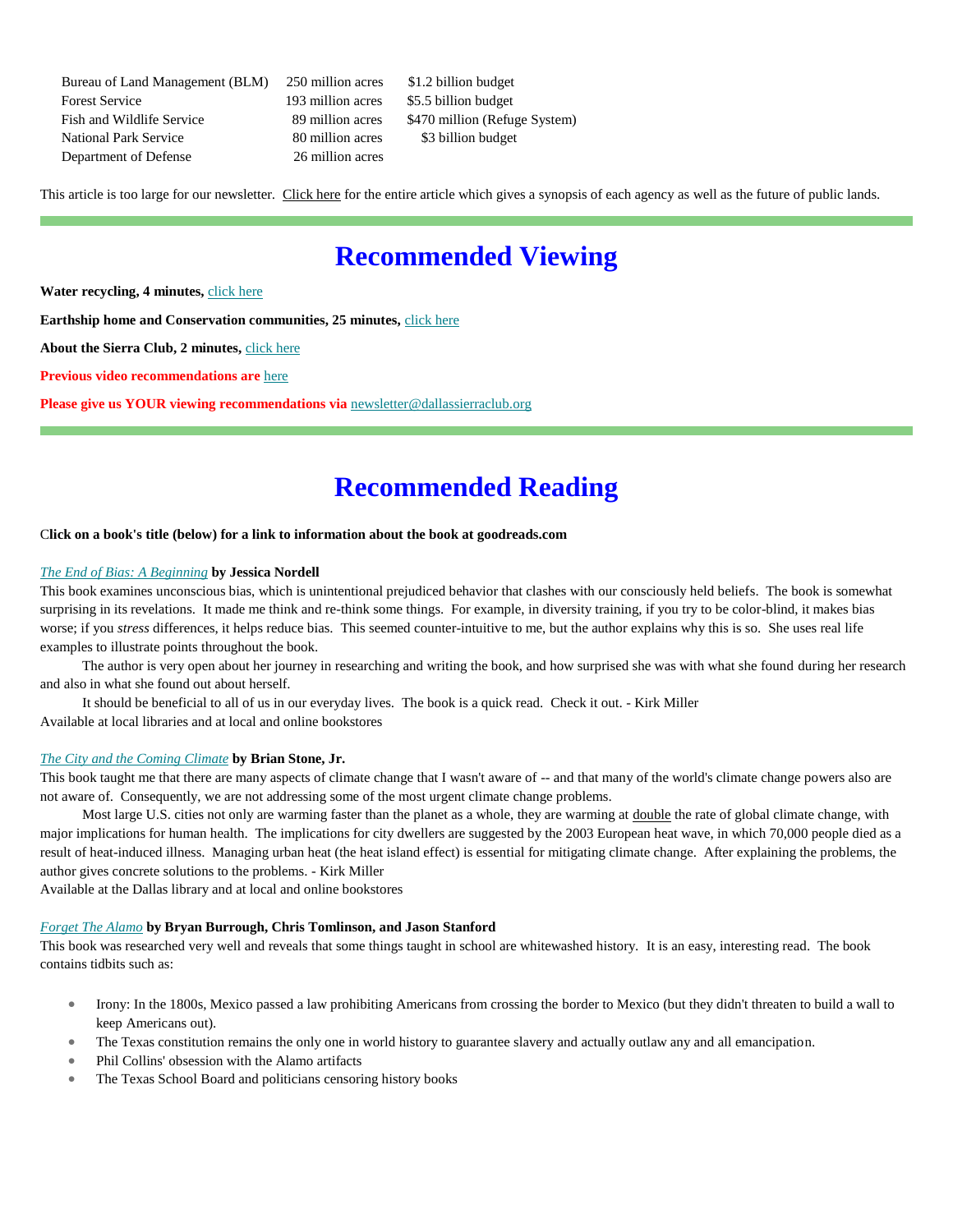Available at local libraries and at local and online bookstores

**Previous book recommendations are here**. <http://dallassierraclub.org/page.htm?buystuff>

**Please give us YOUR reading recommendations via** [newsletter@dallassierraclub.org](mailto:newsletter@dallassierraclub.org)

CAMPING: where you spend a small fortune. to live like a homeless person.

## **Et Cetera**

**And into the forest I go, to lose my mind and find my soul. - John Muir Look deep into nature and you will understand everything better. - Albert Einstein I fernly beleaf my puns are qualitree.**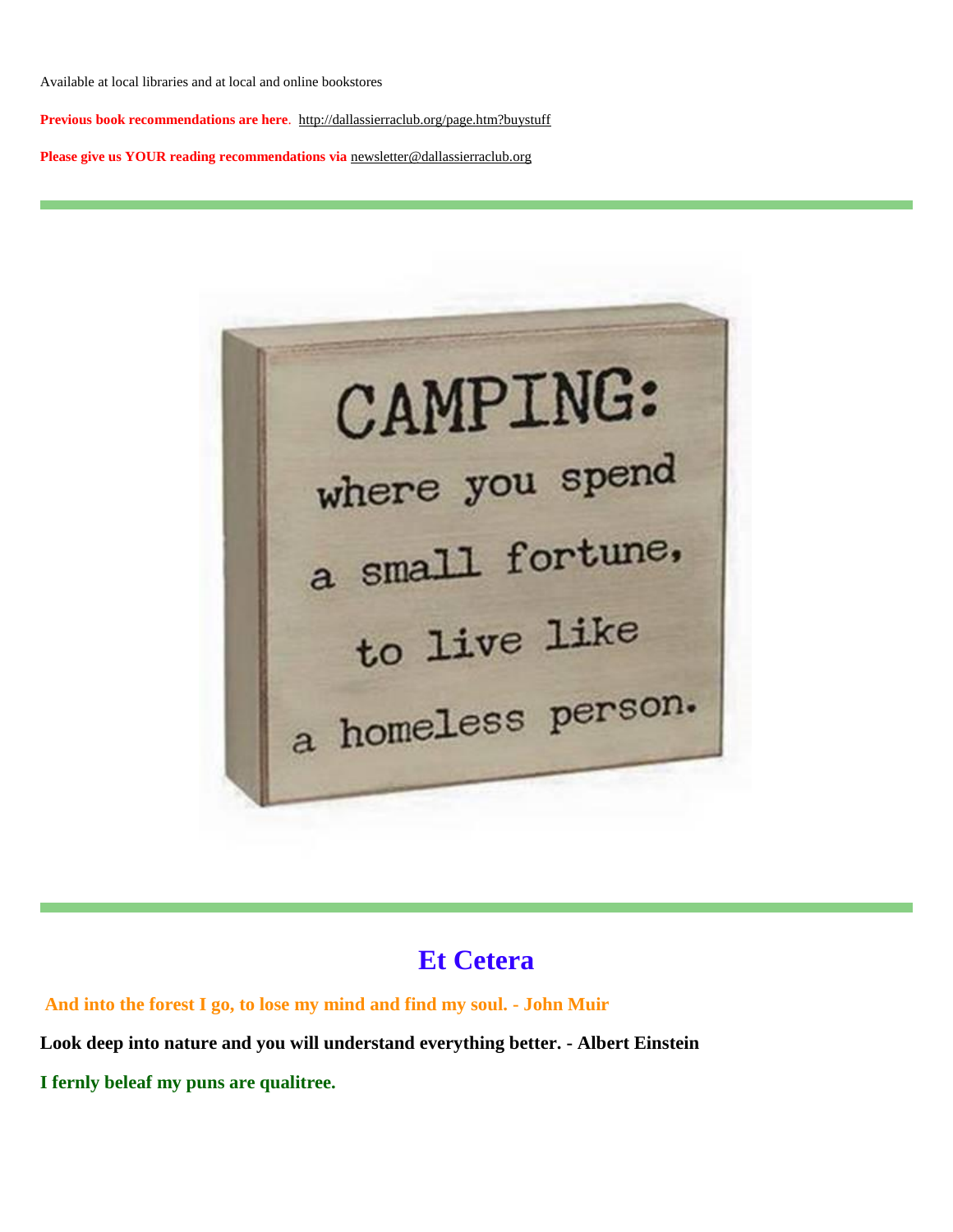#### **Limericks**

"To stay young, what you do," advised Ruth, "Is go hike in the Alps. That's the truth. It will give you a wealth Of good fortune and health. Take a hike. Find the mountain of youth."

To relax while in Europe, I find There's a really good way to unwind. Just go out for a hike; It is something you'll like. Mountain climbing sure alps clear the mind.

- by Kirk Miller

## **Let Us Know**

**Please let us know your opinion. Give us an article for the newsletter. Give us feedback on articles. What would you like to see in the newsletter? Changes? Improvements? What [books](file:///C:/Users/kirkm/Downloads/Dallas%20Sierra%20Club%20March%20Newsletter.htm%23reading) and [videos](file:///C:/Users/kirkm/Downloads/Dallas%20Sierra%20Club%20March%20Newsletter.htm%23viewing) do you recommend? Please let us know. This is YOUR newsletter. Feedback is welcome (comments, suggestions, letters to the Editor, etc.). Submit feedback to** [newsletter@dallassierraclub.org](mailto:newsletter@dallassierraclub.org)

**Previous issues of our newsletter are available** [here](https://dallassierraclub.us1.list-manage.com/track/click?u=c1d52f6f461e6392896fb02a5&id=9546a74924&e=6dca5b0c78)**.**

### **Videos of prior General Meetings are on YouTube**

[Click here](http://dallassierraclub.org/page.htm?generalmeeting) for a list of meetings with varied topics such as national parks, Critterman, beautiful photos from around the world, wild animals, activism, and more.



### **Dallas Sierra Club Outreach Speakers Program - Speakers for Your Group**

The Dallas Sierra Club provides outdoor/environmental education in the form of entertaining and informative presentations by Dallas Sierra Club members with expertise in the topics offered. These presentations range in length from 30 minutes to one hour and cover a variety of topics in the general categories of outdoor adventure, environmental education, and general ecology. These talks are appropriate for a wide range of audiences including youth groups, school classes, civic and social groups, nature and gardening clubs, church groups, etc. Any group interested in an available topic is welcome to contact us. To see available topics and to schedule your speaker, [click here.](http://www.dallassierraclub.org/page.htm?speakers)

## **Calendar of Upcoming Events**

**Here is our calendar for the next few months. For complete listings, visit us at** [www.DallasSierraClub.org](http://dallassierraclub.org/)**.**

**March 8, Tuesday - General Meeting via Zoom**

**Dallas' new Environmental Commission and how to get involved -** Click [this link](http://dallassierraclub.org/) to se**e** detail**s** on our home page.